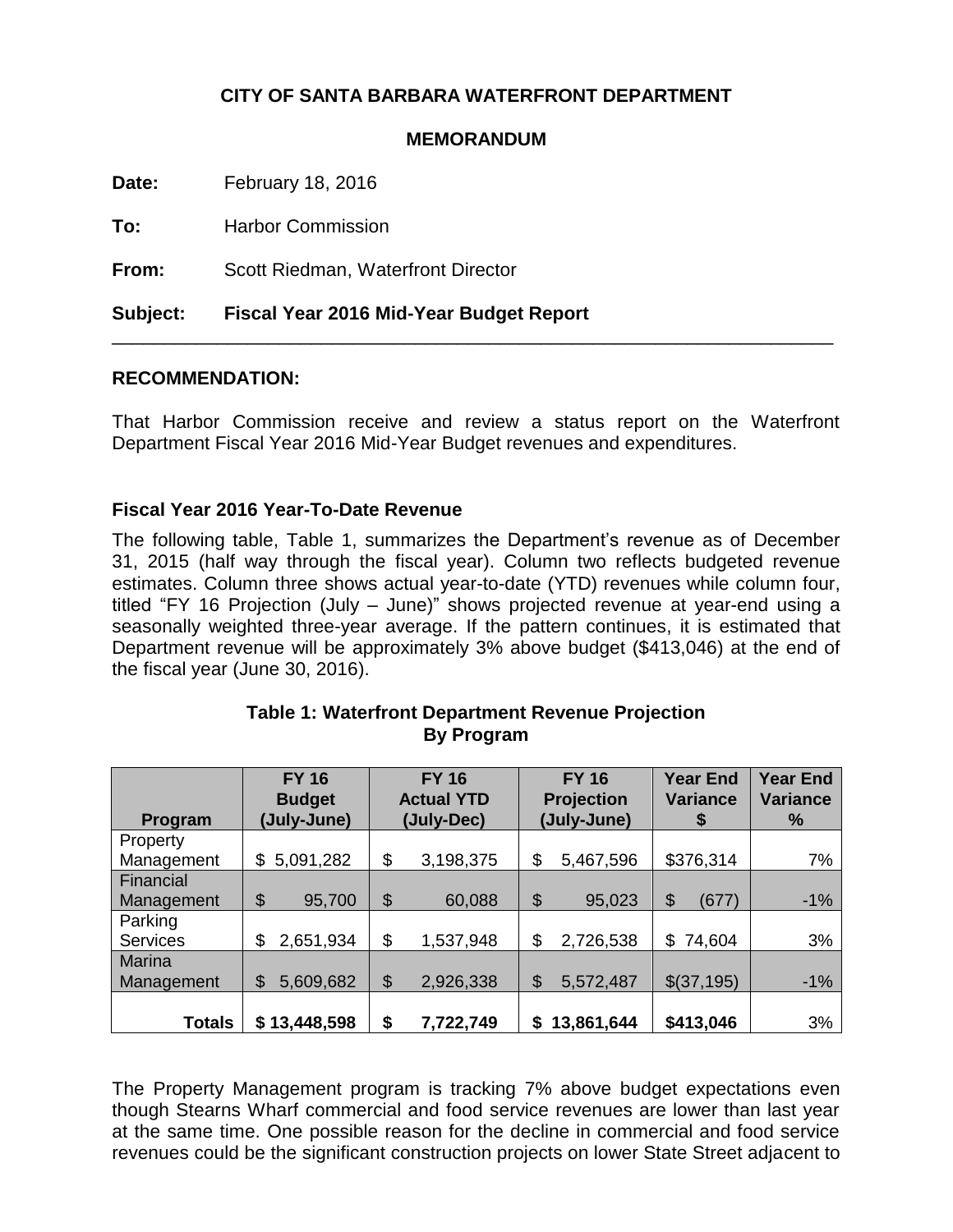Fiscal Year 2016 Mid-Year Budget Report February 18, 2016 Page 2

the Wharf. Vehicle traffic has been heavily-impacted as a result of various traffic lane closures at State Street and Cabrillo Boulevard including no left turns onto the Wharf for westbound traffic. The general appearance of construction is also considered a deterrent to possible visitors, both pedestrians and those in automobiles. Since July of 2015, when the construction-related traffic lane closures began, vehicle traffic and pedestrian flow in the area was reduced by 7,833 fewer pedestrians and 9,291 fewer automobiles entering Stearns Wharf as compared to the same time period in 2014. Continued impacts to revenue are due to continue through early 2017 when the major construction work is scheduled to conclude.

The Financial Management program consists of interest earned on the Department's reserves. Interest revenue is slightly above budget projections. Interest income projections are provided by the Finance Department as part of the budget development process and continue to reflect overall low interest rates in the financial sector.

The Parking Services program is on track to meet or exceed budget Fiscal Year 2016. Stearns Wharf parking is down \$58,517, or -40.92%, over last year at this time. Staff attributes this shortfall primarily to the large amount of construction near the base of Stearns Wharf that has significantly impeded automobile access and pedestrian flow onto the Wharf. As stated earlier in this memorandum, there have been 7,833 fewer pedestrians and 9,291 fewer automobiles entering Stearns Wharf this year versus last year from July through December.

Marina Management revenue is expected to finish the year approximately 1% below Fiscal Year 2016 budget expectations based on the three-year seasonally weighted averages. Visitor Slip Fees are down approximately 7% compared with this time last year primarily due to fewer visitors during the first six months of the year. Visitor Slip Fees will likely be further impacted by the Marina One construction project currently taking place. Revenues in Marina Management include a significant year-to-year decrease in the record-breaking Transfer Fees that were recorded last Fiscal Year. However, when the anomaly that was Fiscal Year 2015 transfer fees is removed from the equation, slip transfer fees are on par with recent fiscal years. Slip transfer fees are tracking in line with budget estimates and have included 30 transfers as of December 31, 2015 for total revenue of \$351,975.

The Attachment, Waterfront Department Fiscal Year 2016 YTD Revenue, shows Waterfront Department Fiscal Year 2016 year-to-date revenue at the line item level, and includes a comparison to Fiscal Year 2015 figures for the July-December time period.

#### **Fiscal Year 2016 Year-To-Date Expenditures**

Overall, the Department spent approximately 50.11% of its Fiscal Year 2016 budget as of December 31, 2015, as shown on Table 2, below: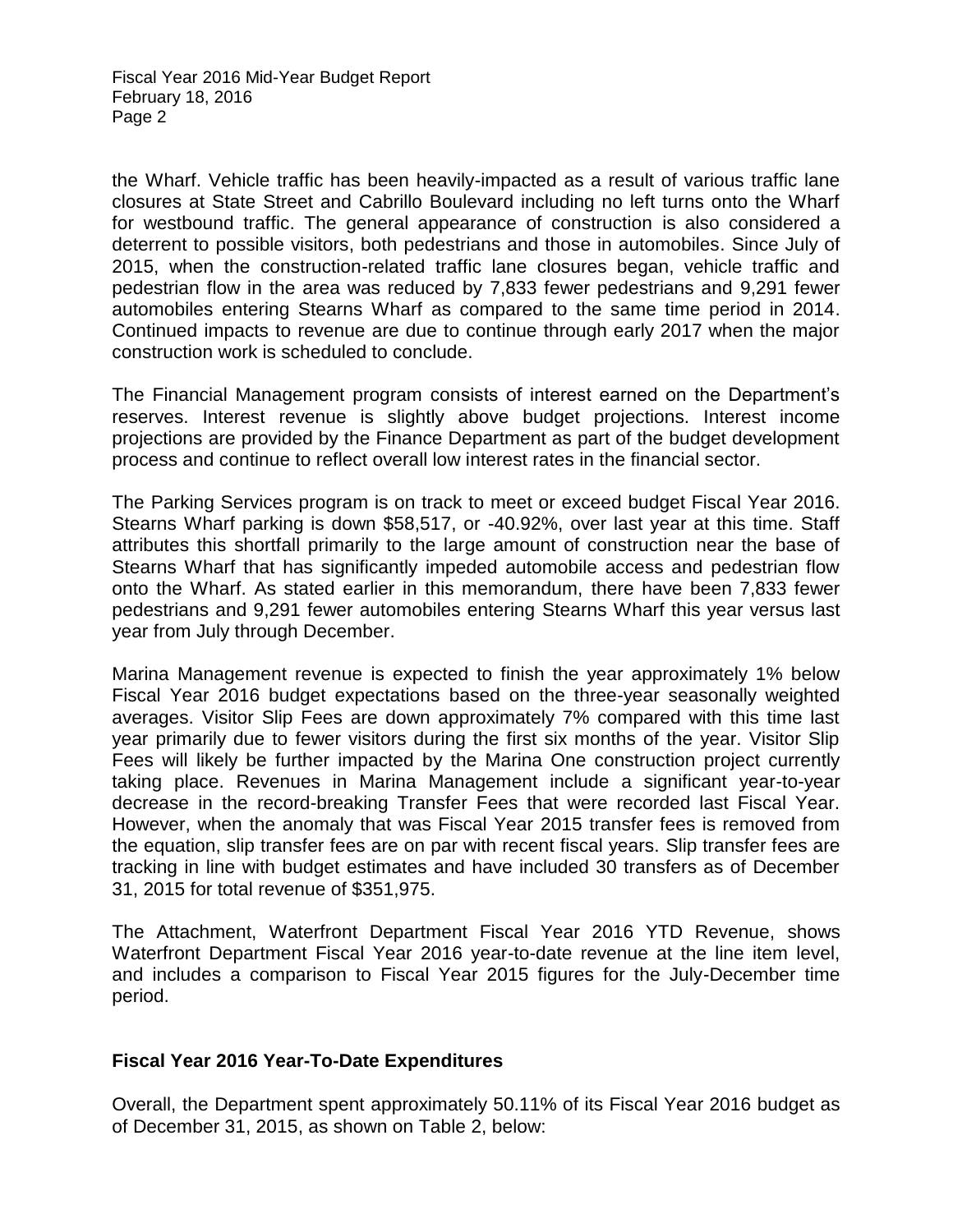| Program                    | <b>FY 16</b><br><b>Budget</b> |            | <b>YTD</b><br><b>Expenditures</b><br>as of 12/31/15 |           | <b>FY 16</b><br>% of Budget |  |
|----------------------------|-------------------------------|------------|-----------------------------------------------------|-----------|-----------------------------|--|
| Admin &                    |                               |            |                                                     |           |                             |  |
| <b>Community Relations</b> | \$                            | 2,122,991  | \$                                                  | 1,030,605 | 48.54%                      |  |
| Property                   |                               |            |                                                     |           |                             |  |
| Management                 | \$                            | 378,030    | \$                                                  | 181,907   | 48.12%                      |  |
| Financial                  |                               |            |                                                     |           |                             |  |
| Management                 | \$                            | 330,978    | \$                                                  | 156,047   | 47.15%                      |  |
| Parking                    |                               |            |                                                     |           |                             |  |
| <b>Services</b>            | \$                            | 996,659    | \$                                                  | 509,638   | 51.13%                      |  |
| Harbor                     |                               |            |                                                     |           |                             |  |
| Patrol                     | \$                            | 2,208,832  | \$                                                  | 969,464   | 43.89%                      |  |
| <b>Marina</b>              |                               |            |                                                     |           |                             |  |
| Management                 | \$                            | 304,937    | \$                                                  | 134,179   | 44.00%                      |  |
| Harbor                     |                               |            |                                                     |           |                             |  |
| Maintenance                | \$                            | 3,076,382  | \$                                                  | 1,555,497 | 50.56%                      |  |
| Wharf                      |                               |            |                                                     |           |                             |  |
| Maintenance                | \$                            | 1,026,259  | \$                                                  | 456,221   | 44.45%                      |  |
| Facilities Design &        |                               |            |                                                     |           |                             |  |
| <b>Capital Programs</b>    | \$                            | 3,418,799  | \$                                                  | 1,953,241 | 57.13%                      |  |
| <b>Total</b>               | \$                            | 13,863,867 | \$                                                  | 6,946,801 | 50.11%                      |  |

#### **Table 2: Waterfront Department Expenditures By Program as of 12/31/15**

The table above does not include encumbrances, which are funds that were "promised" by entering into contracts at the beginning of the fiscal year but are actually expended throughout the year, usually on a monthly basis. If unspent encumbrances (\$646,397) are added to the expenditure total above, the Department has expended a total of \$7,593,198, or 54.77% of its budget as of mid-year. All Waterfront Department program areas are under proposed budget expenditures at mid-year except Parking Services which is 1.13% above budgeted expenditures and Harbor Maintenance which is 0.56% above budgeted expenditures. We anticipate all Waterfront Department programs to be under the proposed budget expenditures at the conclusion of Fiscal Year 2016.

Table 3, below, shows Waterfront Department expenditures at the consolidated level as of December 31, 2015. The encumbrance and debt service amounts are included in this table and again, show total expenditures of \$7,593,198 or 54.77% of total budgeted expenditures. Most categories are below the 50% mark however, Transfers to Capital and Principal and Interest are above the budgeted expenditures. Transfers to Capital is slightly above due to the commencement of Phase 6 of the Marina One Replacement program. Principal and Interest payments for Department debt service are above midyear budget expenditure levels because both payments are front-loaded for the early part of the fiscal year. As of December 31, 2015, the Department is on track to stay within its budgeted expenditures.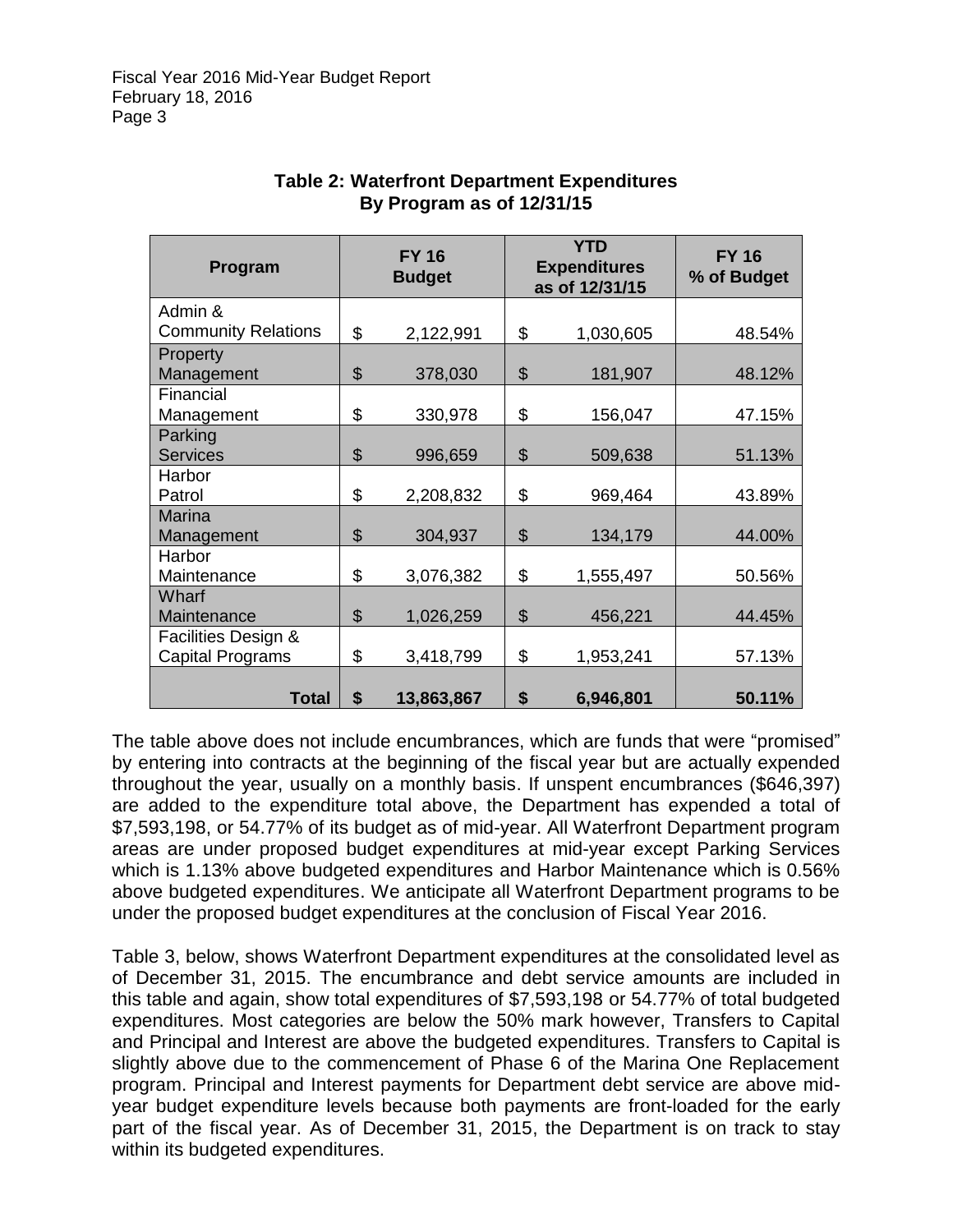| <b>Description</b>                                 |                           | <b>FY 16</b>  |                           | <b>YTD Expense</b> | <b>FY 16</b> |
|----------------------------------------------------|---------------------------|---------------|---------------------------|--------------------|--------------|
|                                                    |                           | <b>Budget</b> |                           | as of 12/31/15     | % of Budget  |
| <b>Total Salaries &amp; Benefits</b>               |                           | 6,270,075     | \$                        | 2,923,590          | 46.63%       |
| <b>Allocated Costs</b>                             |                           | 1,250,822     | \$                        | 628,986            | 50.29%       |
| <b>Total Supplies &amp; Expenses</b>               |                           | 2,760,261     | \$                        | 1,445,682          | 52.37%       |
| <b>Community Promotions (1)</b>                    |                           | 139,252       | $\boldsymbol{\mathsf{S}}$ | 56,388             | 40.49%       |
| Transfers to Capital (2)                           |                           | 1,290,000     | \$                        | 726,572            | 56.32%       |
| Non-Capitalized Outlays (3)                        | $\frac{1}{2}$             | 110,500       | \$                        | 19,834             | 17.95%       |
| <b>Beach Lifeguard Service</b>                     |                           | 101,337       | \$                        | 50,669             | 50.00%       |
| Subtotal                                           | $\mathbb{S}$              | 11,922,247    | \$                        | 5,851,721          | 49.08%       |
| Other                                              |                           |               |                           |                    |              |
| Principal - 581100                                 | $\frac{1}{2}$             | 1,085,888     | $\frac{1}{2}$             | 602,356            | 55.47%       |
| Interest - 581200                                  |                           | 755,732       | \$                        | 491,349            | 65.02%       |
| Appropriated Reserves/<br><b>Fiscal Agent Fees</b> |                           | 100,000       | \$                        | 1,375              | 1.38%        |
| <b>Total Other</b>                                 | \$                        | 1,941,620     | \$                        | 1,095,080          | 56.40%       |
| Subtotal                                           | $\boldsymbol{\mathsf{S}}$ | 13,863,867    | \$                        | 6,946,801          | 50.11%       |
| Encumbrances (4)                                   |                           |               | \$                        | 646,397            |              |
| <b>Adjusted Total</b>                              | \$                        | 13,863,867    | \$                        | 7,593,198          | 54.77%       |

### **Table 3: Waterfront Department Expenditures Consolidated as of 12/31/15**

(1) July  $4<sup>th</sup>$  fireworks, Shuttle Bus

(2) Transfer to fund capital projects, patrol boat

(3) Non-capitalized equipment and computer hardware

(4) Funding committed but not yet expended 1.e., contracts

Attachment: Waterfront Department Fiscal Year 2016 YTD Revenue

Prepared by: Brian J. Bosse, Waterfront Business Manager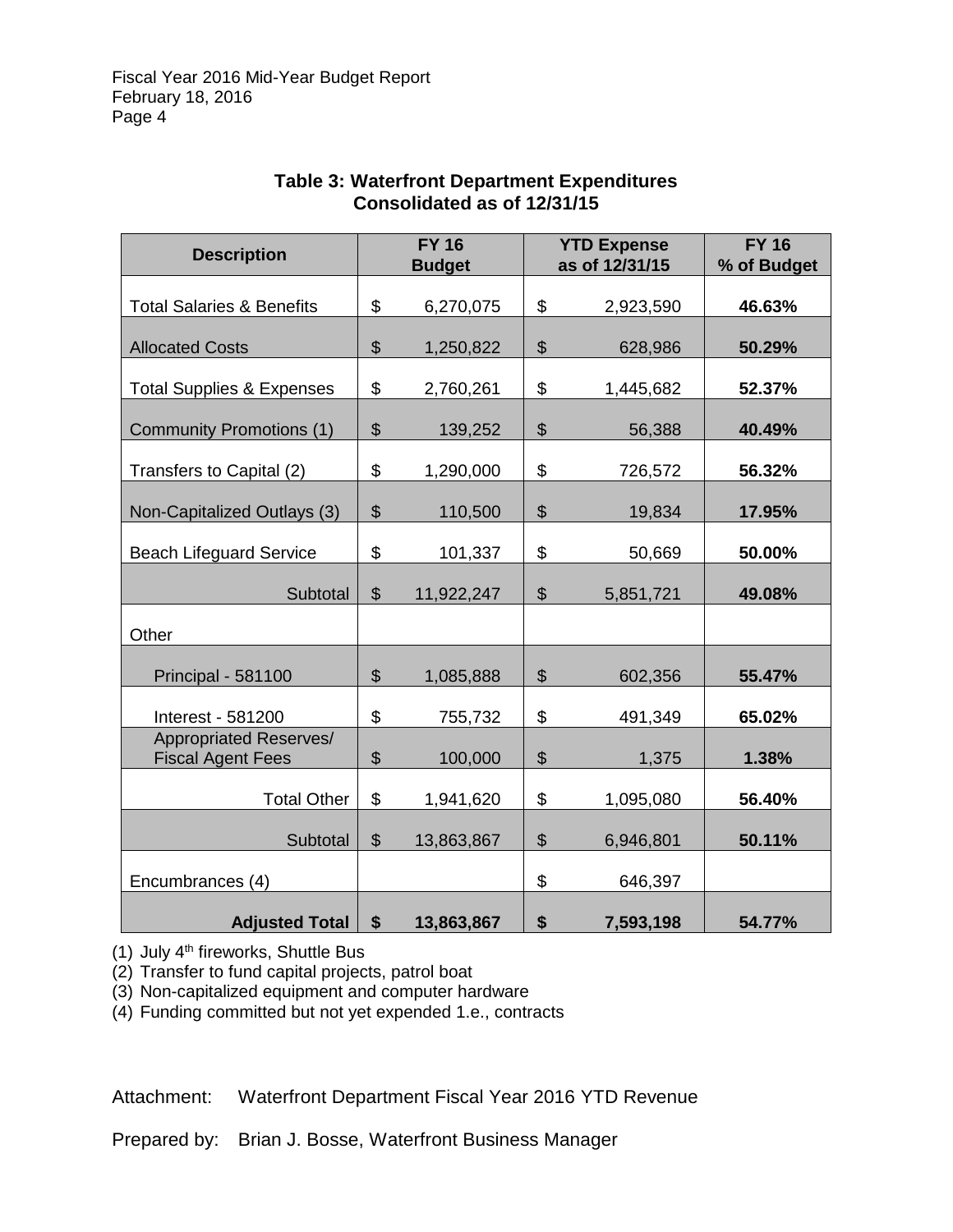# **Fiscal Year 2016 YTD Revenue vs. Fiscal Year 2015 YTD Revenue**

Table A, Waterfront Department Revenue, shows Waterfront Department Fiscal Year 2016 year-to-date revenue at the line item level, and includes a comparison to Fiscal Year 2015 figures for the July-December time period. When comparing Fiscal Year 2016 YTD and Fiscal Year 2015 YTD it is important to remember that Fiscal Year 2015 was the best revenue year on record for the Waterfront Department.

As shown below, the Property Management program is tracking 7% above budget expectations. However, when compared to Fiscal Year 2015 both Harbor commercial and Wharf commercial revenues are -4.29% and -2.82% below budgeted estimates. Harbor food service, Wharf food service, and the Waterfront Grill are all below Fiscal Year 2015's record numbers by -1.41%, -5.19%, and - 10.99%, respectively. However, all three revenue streams are on track to finish Fiscal Year 2016 above budgeted estimates. One possible reason for the decline in commercial and food service revenues could be the significant construction projects on lower State Street adjacent to the Wharf. Vehicle traffic has been heavily impacted as a result of various traffic lane closures at State Street and Cabrillo Boulevard including no left turns onto the Wharf for westbound traffic. Westbound traffic makes up the majority of vehicles exiting the 101 freeway from the south. Since July of 2015, when the construction-related traffic lane closures began, vehicle traffic and pedestrian flow in the area was reduced by 7,833 fewer pedestrians and 9,291 fewer automobiles entering Stearns Wharf. Thankfully, the first 6 months of the calendar year posted strong pedestrian and automobile numbers. Cruise ship revenues are up slightly over Fiscal Year 2015 due to three additional ships visiting Santa Barbara in the fall season. Miscellaneous Revenue consists of room rentals, Business Activity Permits, etc., and is on target to exceed the budgeted Fiscal Year 2015's revenues. Recent technological improvements to the Marina Center Classroom space will hopefully increase revenues on classroom rentals in the coming years. **Fiscal Year 2016 YTD Revenue vs. Fiscal Year 2015 YTD Revenue <b>Follows:** The Hammar Revenue, shows Waterfrom Department Fiscal Team 2016 Narrow and Revenue, shows Waterfrom Department Fiscal Year 2016 Ygar-Both amount Fi

The Financial Management program consists of interest earned on the Department's reserves. Interest revenue is slightly above budget projections. Interest income projections are provided by the Finance Department as part of the budget development process and continue to reflect overall low interest rates in the financial sector.

The Parking Services program is on track to meet or exceed budget Fiscal Year 2016. Year-to-date when compared to Fiscal Year 2015 shows an increase of 2.28%, or \$34,333. The spreadsheet below shows the breakdown of parking revenues by individual parking lot. East Cabrillo Parking Lot is down \$680, or -6.79%, when compared to last Fiscal Year however, we expect the lot will achieve its budgeted revenue goal by fiscal year end. Stearns Wharf parking is down \$58,517, or -40.92%,

## **Attachment**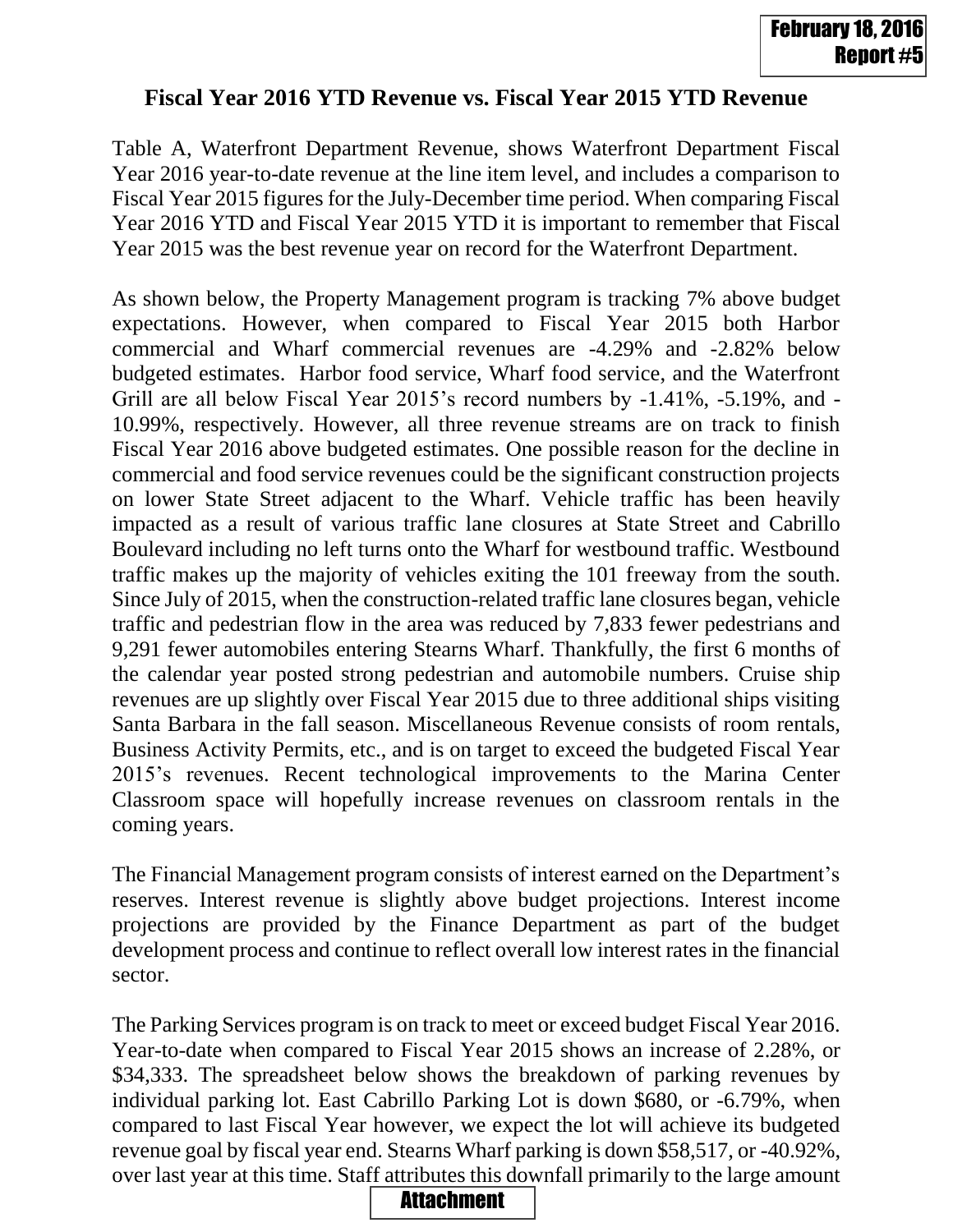of construction near the base of Stearns Wharf that has significantly impeded automobile access and pedestrian flow onto the Wharf since July and since that time there have been 7,833 fewer pedestrians and 9,291 fewer automobiles entering Stearns Wharf this year versus last year during the same period.

Marina Management revenue is expected to finish the year approximately 1% below Fiscal Year 2016 budget expectations based on the three-year seasonally weighted averages. Visitor Slip Fees are down approximately 7% compared with this time last year primarily due to fewer visitors during the first six months of the year. Visitor Slip Fees will likely be further impacted by the Marina One construction project currently taking place. Revenues in Marina Management include a significant yearto-year decrease in the record-breaking Transfer Fees that were recorded last Fiscal Year. However, when the anomaly that was Fiscal Year 2015 transfer fees is removed from the equation, slip transfer fees are on par with recent fiscal years. Slip transfer fees are tracking in line with budget estimates and have included 30 transfers as of December 31, 2015 for total revenue of \$351,975.

## Attachment